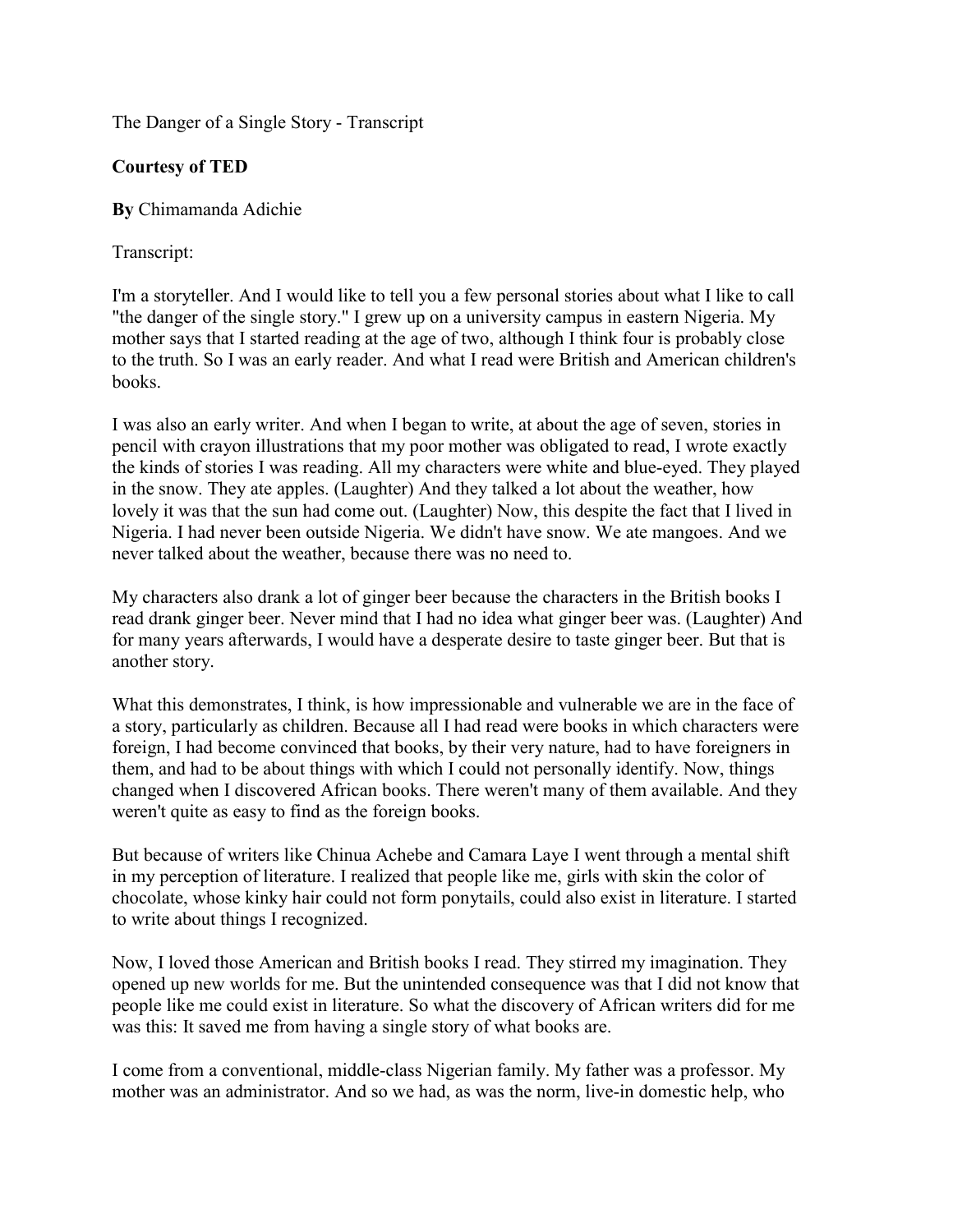would often come from nearby rural villages. So the year I turned eight we got a new house boy. His name was Fide. The only thing my mother told us about him was that his family was very poor. My mother sent yams and rice, and our old clothes, to his family. And when I didn't finish my dinner my mother would say, "Finish your food! Don't you know? People like Fide's family have nothing." So I felt enormous pity for Fide's family.

Then one Saturday we went to his village to visit. And his mother showed us a beautifully patterned basket, made of dyed raffia, that his brother had made. I was startled. It had not occurred to me that anybody in his family could actually make something. All I had heard about them is how poor they were, so that it had become impossible for me to see them as anything else but poor. Their poverty was my single story of them.

Years later, I thought about this when I left Nigeria to go to university in the United States. I was 19. My American roommate was shocked by me. She asked where I had learned to speak English so well, and was confused when I said that Nigeria happened to have English as its official language. She asked if she could listed to what she called my "tribal music," and was consequently very dissapointed when I produced my tape of Mariah Carey. (Laughter) She assumed that I did not know how to use a stove.

What struck me was this: She had felt sorry for me even before she saw me. Her default position toward me, as an African, was a kind of patronizing, well-meaning, pity. My roommate had a single story of Africa. A single story of catastrophe. In this single story there was no possibility of Africans being similar to her, in any way. No possibility of feelings more complex than pity. No possibility of a connection as human equals.

I must say that before I went to the U.S. I didn't consciously identify as African. But in the U.S. whenever Africa came up people turned to me. Never mind that I knew nothing about places like Namibia. But I did come to embrace this new identity. And in many ways I think of myself now as African. Although I still get quite irritable when Africa is referred to as a country. The most recent example being my otherwise wonderful flight from Lagos two days ago, in which there was an announcement on the Virgin flight about the charity work in "India, Africa and other countries." (Laughter)

So after I had spent some years in the U.S. as an African, I began to understand my roommate's response to me. If I had not grown up in Nigeria, and if all I knew about Africa were from popular images, I too would think that Africa was a place of beautiful landscapes, beautiful animals, and incomprehensible people, fighting senseless wars, dying of poverty and AIDS, unable to speak for themselves, and waiting to be saved, by a kind, white foreigner. I would see Africans in the same way that I, as a child, had seen Fide's family.

This single story of Africa ultimately comes, I think, from Western literature. Now, here is a quote from the writing of a London merchant called John Locke, who sailed to west Africa in 1561, and kept a fascinating account of his voyage. After referring to the black Africans as "beasts who have no houses," he writes, "They are also people without heads, having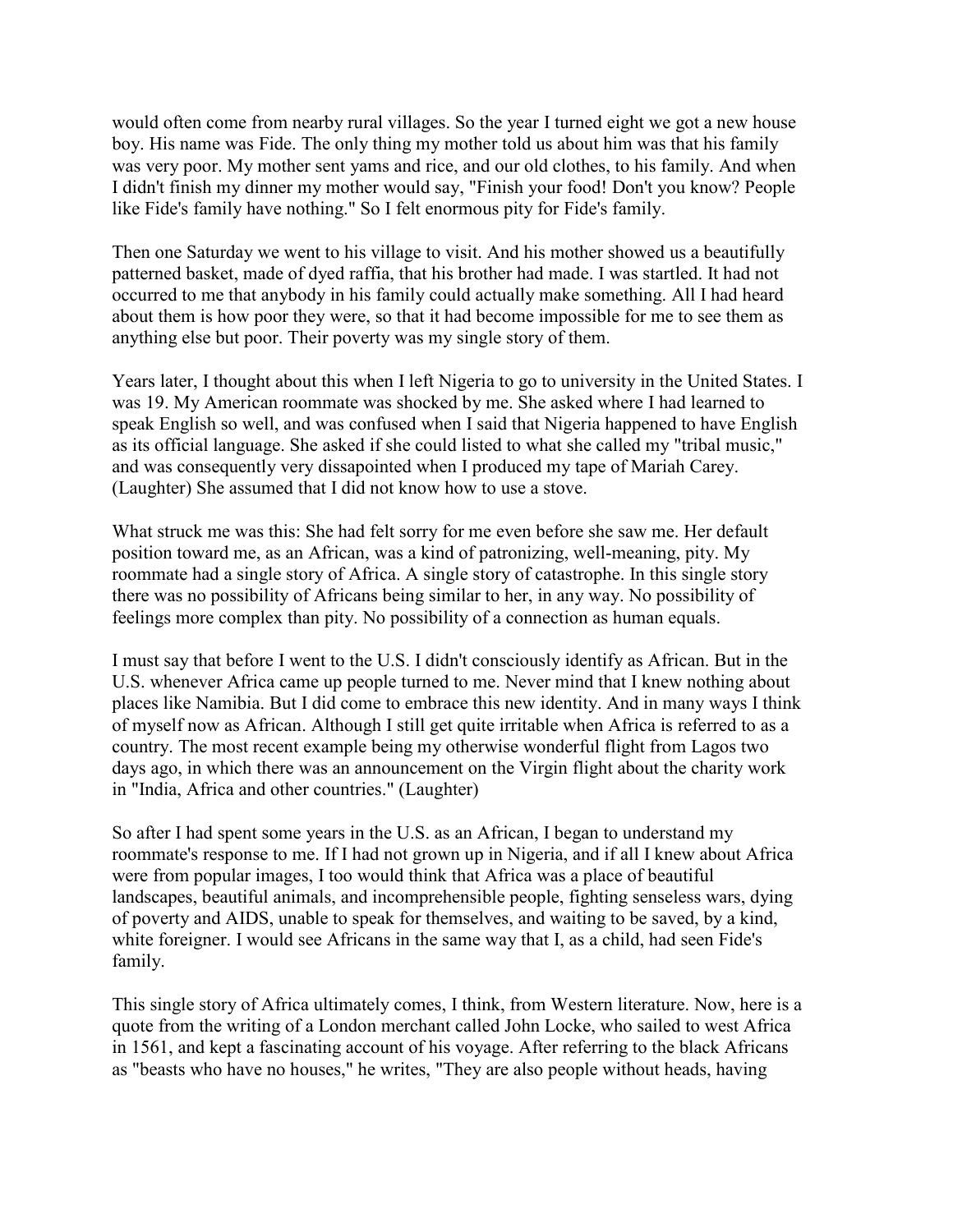their mouth and eyes in their breasts."

Now, I've laughed every time I've read this. And one must admire the imagination of John Locke. But what is important about his writing is that it represents the beginning of a tradition of telling African stories in the West. A tradition of Sub-Saharan Africa as a place of negatives, of difference, of darkness, of people who, in the words of the wonderful poet, Rudyard Kipling, are "half devil, half child."

And so I began to realize that my American roommate must have, throughout her life, seen and heard different versions of this single story, as had a professor, who once told me that my novel was not "authentically African." Now, I was quite willing to contend that there were a number of things wrong with the novel, that it had failed in a number of places. But I had not quite imagined that it had failed at achieving something called African authenticity. In fact I did not know what African authenticity was. The professor told me that my characters were too much like him, an educated and middle-class man. My characters drove cars. They were not starving. Therefore they were not authentically African.

But I must quickly add that I too am just as guilty in the question of the single story. A few years ago, I visited Mexico from the U.S. The political climate in the U.S. at the time, was tense. And there were debates going on about immigration. And, as often happens in America, immigration became synonymous with Mexicans. There were endless stories of Mexicans as people who were fleecing the healthcare system, sneaking across the border, being arrested at the border, that sort of thing.

I remember walking around on my first day in Guadalajara, watching the people going to work, rolling up tortillas in the marketplace, smoking, laughing. I remember first feeling slight surprise. And then I was overwhelmed with shame. I realized that I had been so immersed in the media coverage of Mexicans that they had become one thing in my mind, the abject immigrant. I had bought into the single story of Mexicans and I could not have been more ashamed of myself. So that is how to create a single story, show a people as one thing, as only one thing, over and over again, and that is what they become.

It is impossible to talk about the single story without talking about power. There is a word, an Igbo word, that I think about whenever I think about the power structures of the world, and it is "nkali." It's a noun that loosely translates to "to be greater than another." Like our economic and political worlds, stories too are defined by the principle of nkali. How they are told, who tells them, when they're told, how many stories are told, are really dependent on power.

Power is the ability not just to tell the story of another person, but to make it the definitive story of that person. The Palestinian poet Mourid Barghouti writes that if you want to dispossess a people, the simplest way to do it is to tell their story, and to start with, "secondly." Start the story with the arrows of the Native Americans, and not with the arrival of the British, and you have and entirely different story. Start the story with the failure of the African state, and not with the colonial creation of the African state, and you have an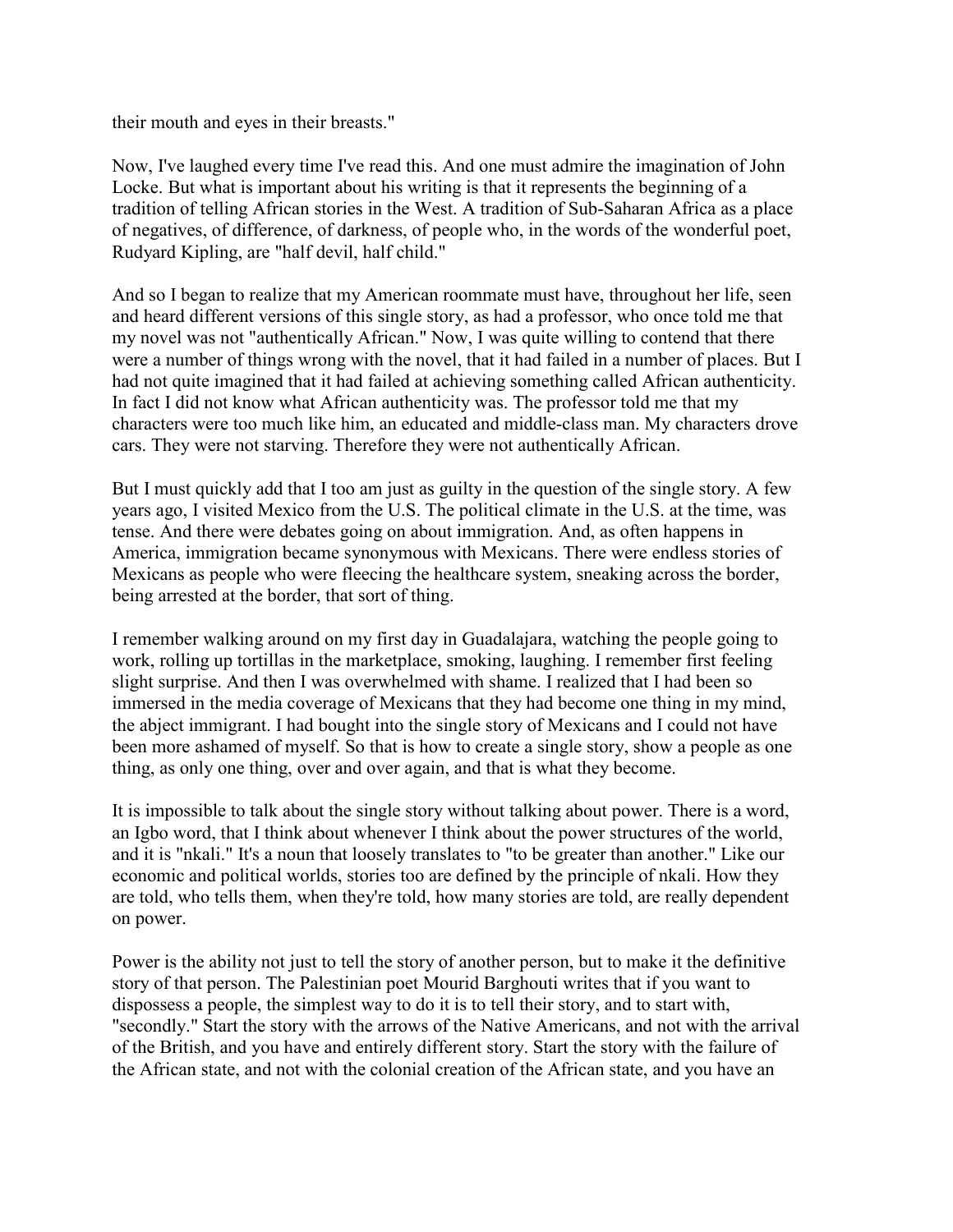entirely different story.

I recently spoke at a university where a student told me that it was such a shame that Nigerian men were physical abusers like the father character in my novel. I told him that I had just read a novel called "American Psycho" -- (Laughter) -- and that it was such a shame that young Americans were serial murderers. (Laughter) (Applause) Now, obviously I said this in a fit of mild irritation. (Laughter)

I would never have occurred to me to think that just because I had read a novel in which a character was a serial killer that he was somehow representative of all Americans. And now, this is not because I am a better person than that student, but, because of America's cultural and economic power, I had many stories of America. I had read Tyler and Updike and Steinbeck and Gaitskill. I did not have a single story of America.

When I learned, some years ago, that writers were expected to have had really unhappy childhoods to be successful, I began to think about how I could invent horrible things my parents had done to me. (Laughter) But the truth is that I had a very happy childhood, full of laughter and love, in a very close-knit family.

But I also had grandfathers who died in refugee camps. My cousin Polle died because he could not get adequate healthcare. One of my closest friends, Okoloma, died in a plane crash because our firetrucks did not have water. I grew up under repressive military governments that devalued education, so that sometimes my parents were not paid their salaries. And so, as a child, I saw jam disappear from the breakfast table, then margarine disappeared, then bread became too expensive, then milk became rationed. And most of all, a kind of normalized political fear invaded our lives.

All of these stories make me who I am. But to insist on only these negative stories is to flatten my experience, and to overlook the many other stories that formed me. The single story creates stereotypes. And the problem with stereotypes is not that they are untrue, but that they are incomplete. They make one story become the only story.

Of course, Africa is a continent full of catastrophes. There are immense ones, such as the horrific rapes in Congo. And depressing ones, such as the fact that 5,000 people apply for one job vacancy in Nigeria. But there are other stories that are not about catastrophe. And it is very important, it is just as important, to talk about them.

I've always felt that it is impossible to engage properly with a place or a person without engaging with all of the stories of that place and that person. The consequence of the single story is this: It robs people of dignity. It makes our recognition of our equal humanity difficult. It emphasizes how we are different rather than how we are similar.

So what if before my Mexican trip I had followed the immigration debate from both sides, the U.S. and the Mexican? What if my mother had told us that Fide's family was poor and hardworking? What if we had an African television network that broadcast diverse African stories all over the world? What the Nigerian writer Chinua Achebe calls "a balance of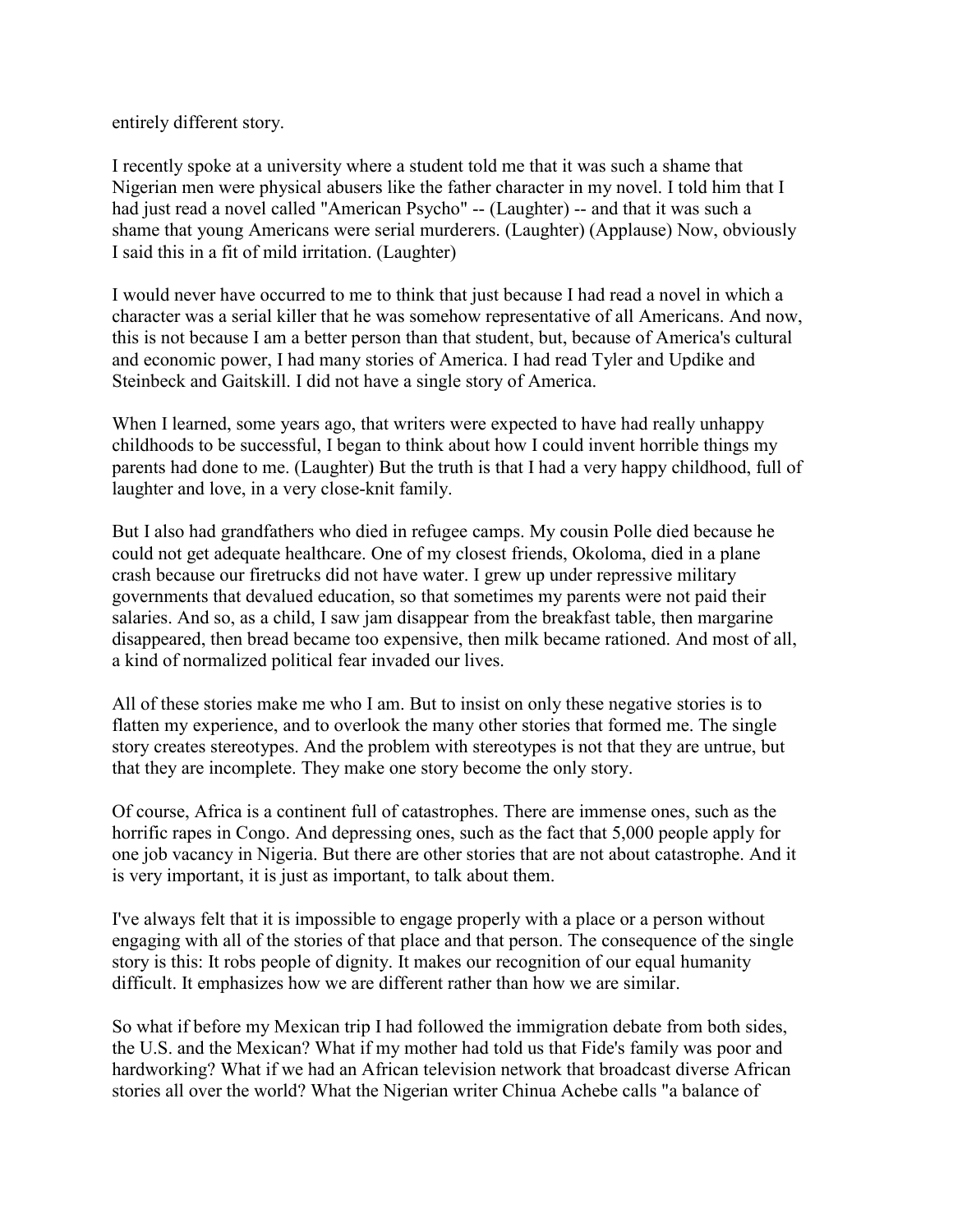stories."

What if my roommate knew about my Nigerian publisher, Mukta Bakaray, a remarkable man who left his job in a bank to follow his dream and start a publishing house? Now, the conventional wisdom was that Nigerians don't read literature. He disagreed. He felt that people who could read, would read, if you made literature affordable and available to them.

Shortly after he published my first novel I went to a TV station in Lagos to do an interview. And a woman who worked there as a messenger came up to me and said, "I really liked your novel. I didn't like the ending. Now you must write a sequel, and this is what will happen ..." (Laughter) And she went on to tell me what to write in the sequel. Now I was not only charmed, I was very moved. Here was a woman, part of the ordinary masses of Nigerians, who were not supposed to be readers. She had not only read the book, but she had taken ownership of it and felt justified in telling me what to write in the sequel.

Now, what if my roommate knew about my friend Fumi Onda, a fearless woman who hosts a TV show in Lagos, and is determined to tell the stories that we prefer to forget? What if my roommate knew about the heart procedure that was performed in the Lagos hospital last week? What if my roommate knew about contemporary Nigerian music? Talented people singing in English and Pidgin, and Igbo and Yoruba and Ijo, mixing influences from Jay-Z to Fela to Bob Marley to their grandfathers. What if my roommate knew about the female lawyer who recently went to court in Nigeria to challenge a ridiculous law that required women to get their husband's consent before renewing their passports? What if my roommate knew about Nollywood, full of innovative people making films despite great technical odds? Films so popular that they really are the best example of Nigerians consuming what they produce. What if my roommate knew about my wonderfully ambitious hair braider, who has just started her own business selling hair extensions? Or about the millions of other Nigerians who start businesses and sometimes fail, but continue to nurse ambition?

Every time I am home I am confronted with the usual sources of irritation for most Nigerians: our failed infrastructure, our failed government. But also by the incredible resilience of people who thrive despite the government, rather than because of it. I teach writing workshops in Lagos every summer. And it is amazing to me how many people apply, how many people are eager to write, to tell stories.

My Nigerian publisher and I have just started a non-profit called Farafina Trust. And we have big dreams of building libraries and refurbishing libraries that already exist, and providing books for state schools that don't have anything in their libraries, and also of organizing lots and lots of workshops, in reading and writing, for all the people who are eager to tell our many stories. Stories matter. Many stories matter. Stories have been used to dispossess and to malign. But stories can also be used to empower, and to humanize. Stories can break the dignity of a people. But stories can also repair that broken dignity.

The American writer Alice Walker wrote this about her southern relatives who had moved to the north. She introduced them to a book about the southern life that they had left behind.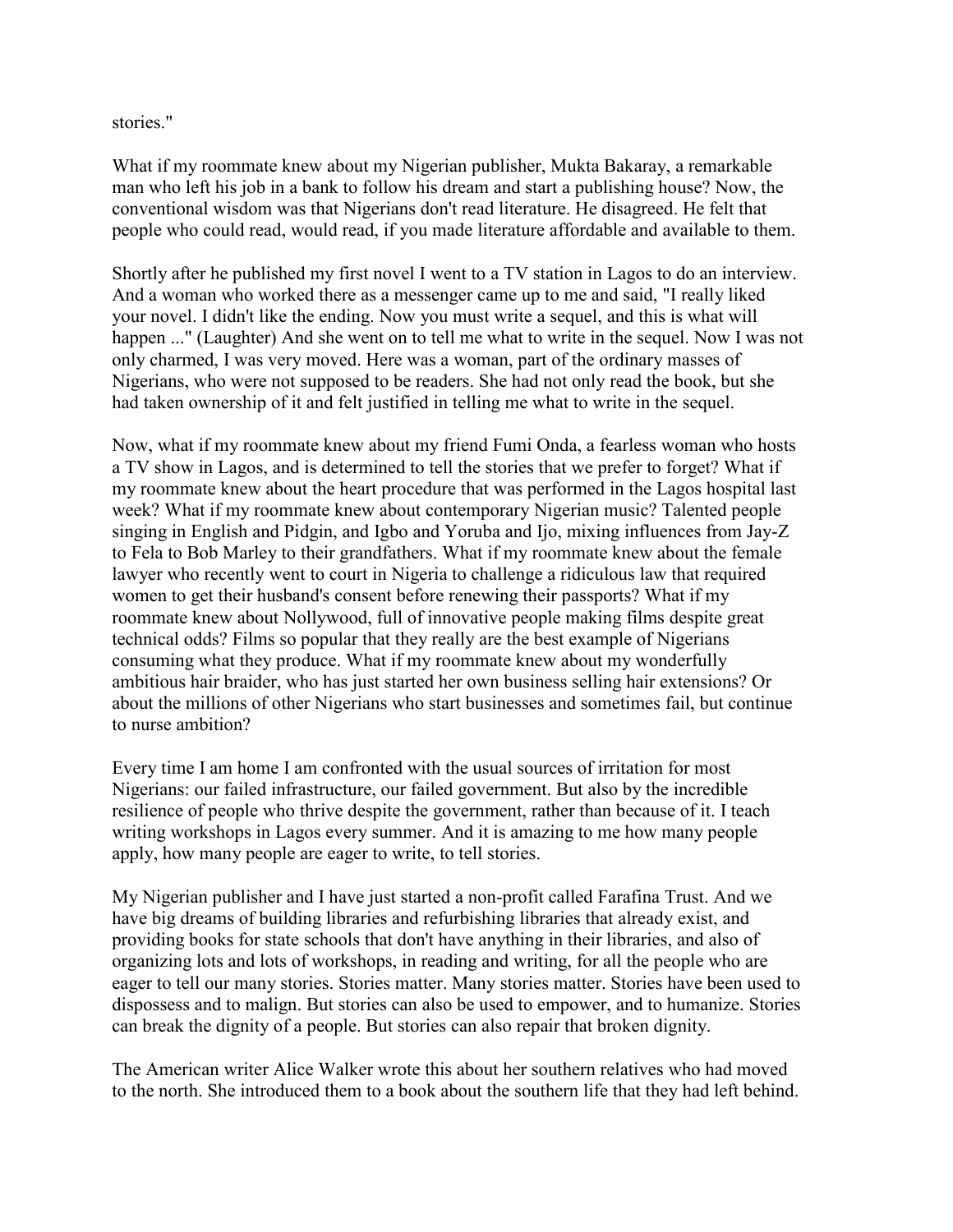"They sat around, reading the book themselves, listening to me read the book, and a kind of paradise was regained." I would like to end with this thought: That when we reject the single story, when we realize that there is never a single story about any place, we regain a kind of paradise. Thank you. (Applause)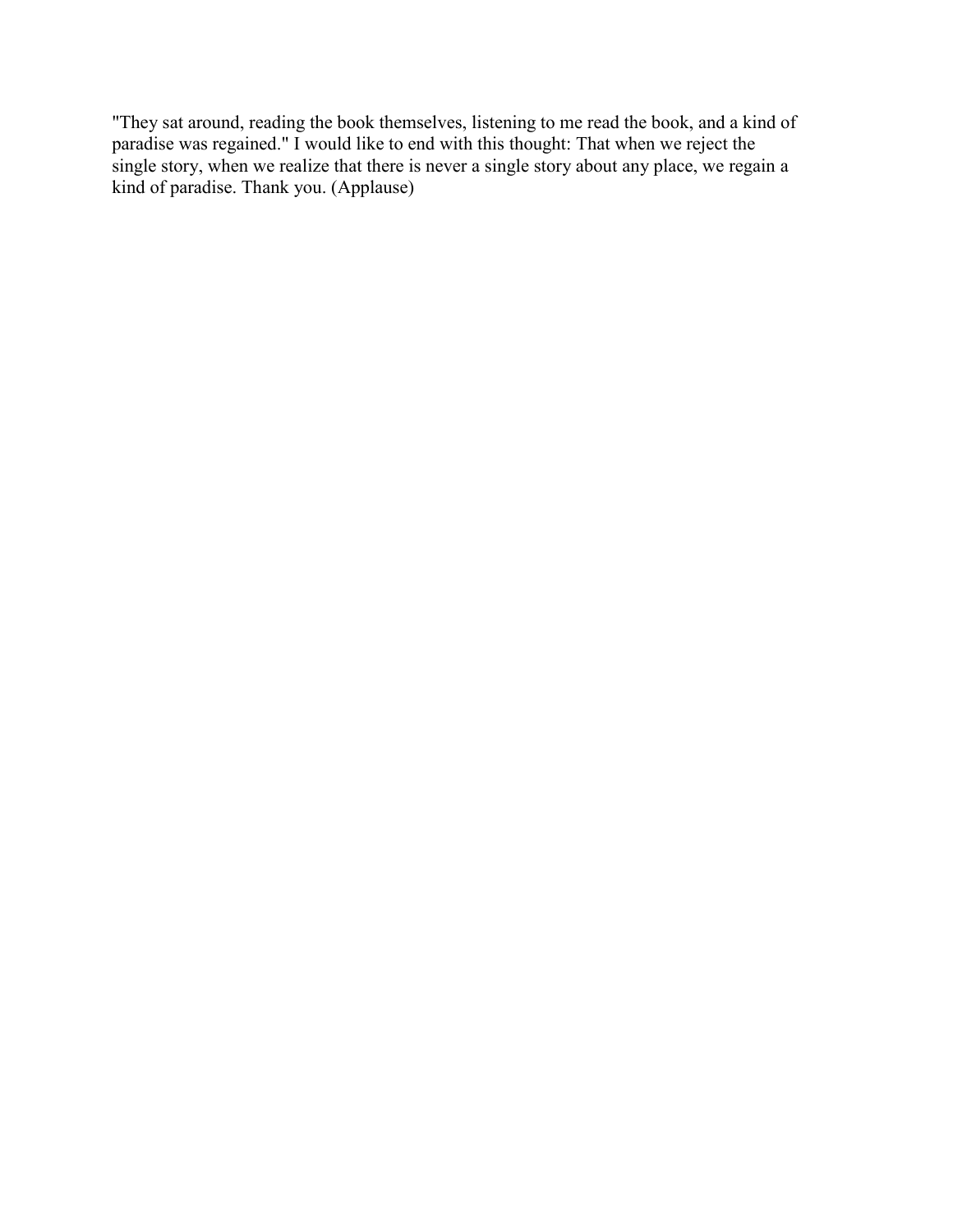## **Transcription of the 2005 Kenyon Commencement Address - May 21, 2005**

## **Written and Delivered by David Foster Wallace**

(If anybody feels like perspiring [cough], I'd advise you to go ahead, because I'm sure going to. In fact I'm gonna [mumbles while pulling up his gown and taking out a handkerchief from his pocket].) Greetings ["parents"?] and congratulations to Kenyon's graduating class of 2005. There are these two young fish swimming along and they happen to meet an older fish swimming the other way, who nods at them and says "Morning, boys. How's the water?" And the two young fish swim on for a bit, and then eventually one of them looks over at the other and goes "What the hell is water?"

This is a standard requirement of US commencement speeches, the deployment of didactic little parable-ish stories. The story ["thing"] turns out to be one of the better, less bullshitty conventions of the genre, but if you're worried that I plan to present myself here as the wise, older fish explaining what water is to you younger fish, please don't be. I am not the wise old fish. The point of the fish story is merely that the most obvious, important realities are often the ones that are hardest to see and talk about. Stated as an English sentence, of course, this is just a banal platitude, but the fact is that in the day to day trenches of adult existence, banal platitudes can have a life or death importance, or so I wish to suggest to you on this dry and lovely morning.

Of course the main requirement of speeches like this is that I'm supposed to talk about your liberal arts education's meaning, to try to explain why the degree you are about to receive has actual human value instead of just a material payoff. So let's talk about the single most pervasive cliché in the commencement speech genre, which is that a liberal arts education is not so much about filling you up with knowledge as it is about quote teaching you how to think. If you're like me as a student, you've never liked hearing this, and you tend to feel a bit insulted by the claim that you needed anybody to teach you how to think, since the fact that you even got admitted to a college this good seems like proof that you already know how to think. But I'm going to posit to you that the liberal arts cliché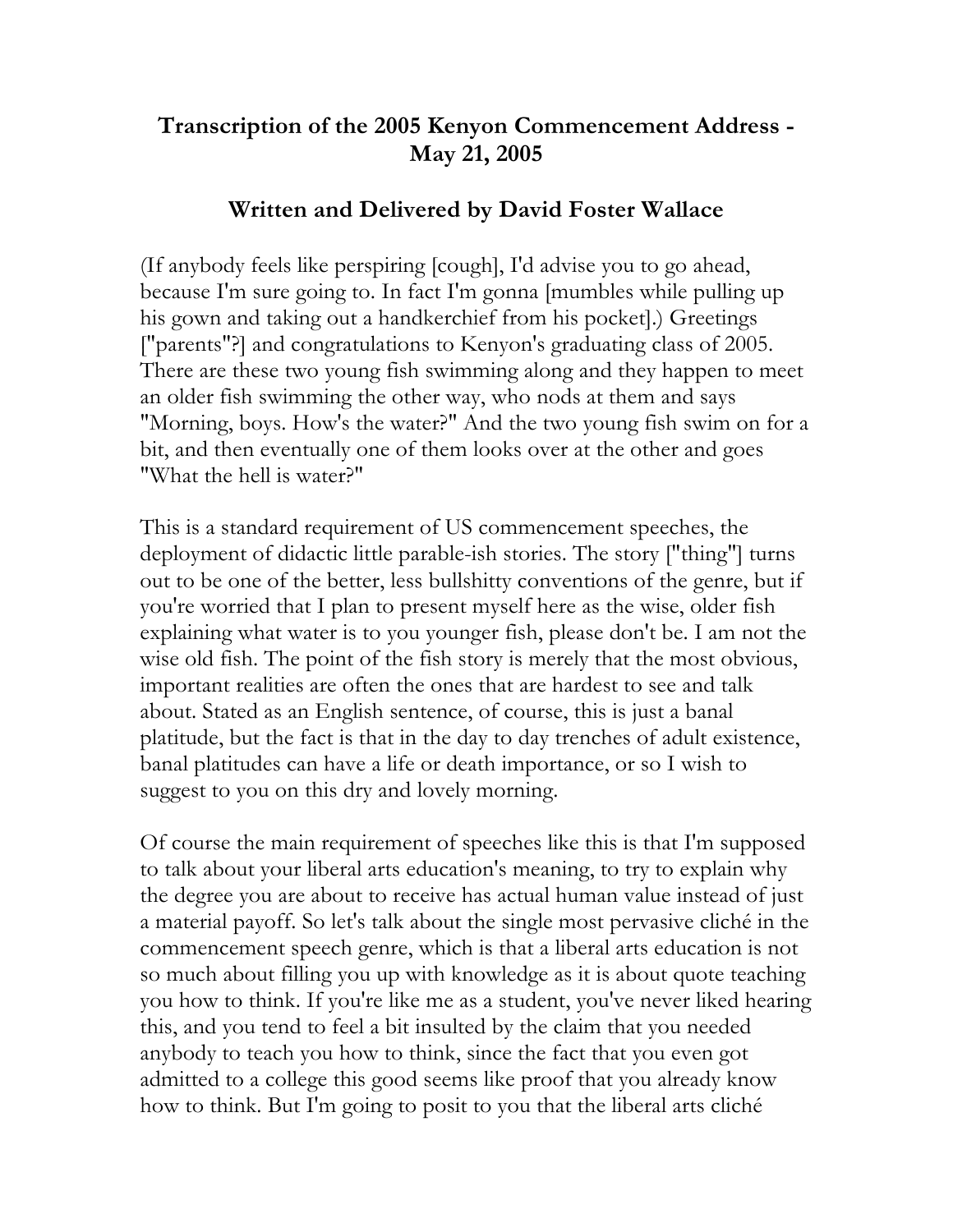turns out not to be insulting at all, because the really significant education in thinking that we're supposed to get in a place like this isn't really about the capacity to think, but rather about the choice of what to think about. If your total freedom of choice regarding what to think about seems too obvious to waste time discussing, I'd ask you to think about fish and water, and to bracket for just a few minutes your skepticism about the value of the totally obvious.

Here's another didactic little story. There are these two guys sitting together in a bar in the remote Alaskan wilderness. One of the guys is religious, the other is an atheist, and the two are arguing about the existence of God with that special intensity that comes after about the fourth beer. And the atheist says: "Look, it's not like I don't have actual reasons for not believing in God. It's not like I haven't ever experimented with the whole God and prayer thing. Just last month I got caught away from the camp in that terrible blizzard, and I was totally lost and I couldn't see a thing, and it was fifty below, and so I tried it: I fell to my knees in the snow and cried out 'Oh, God, if there is a God, I'm lost in this blizzard, and I'm gonna die if you don't help me.'" And now, in the bar, the religious guy looks at the atheist all puzzled. "Well then you must believe now," he says, "After all, here you are, alive." The atheist just rolls his eyes. "No, man, all that was was a couple Eskimos happened to come wandering by and showed me the way back to camp."

It's easy to run this story through kind of a standard liberal arts analysis: the exact same experience can mean two totally different things to two different people, given those people's two different belief templates and two different ways of constructing meaning from experience. Because we prize tolerance and diversity of belief, nowhere in our liberal arts analysis do we want to claim that one guy's interpretation is true and the other guy's is false or bad. Which is fine, except we also never end up talking about just where these individual templates and beliefs come from. Meaning, where they come from INSIDE the two guys. As if a person's most basic orientation toward the world, and the meaning of his experience were somehow just hard-wired, like height or shoe-size; or automatically absorbed from the culture, like language. As if how we construct meaning were not actually a matter of personal, intentional choice. Plus, there's the whole matter of arrogance. The nonreligious guy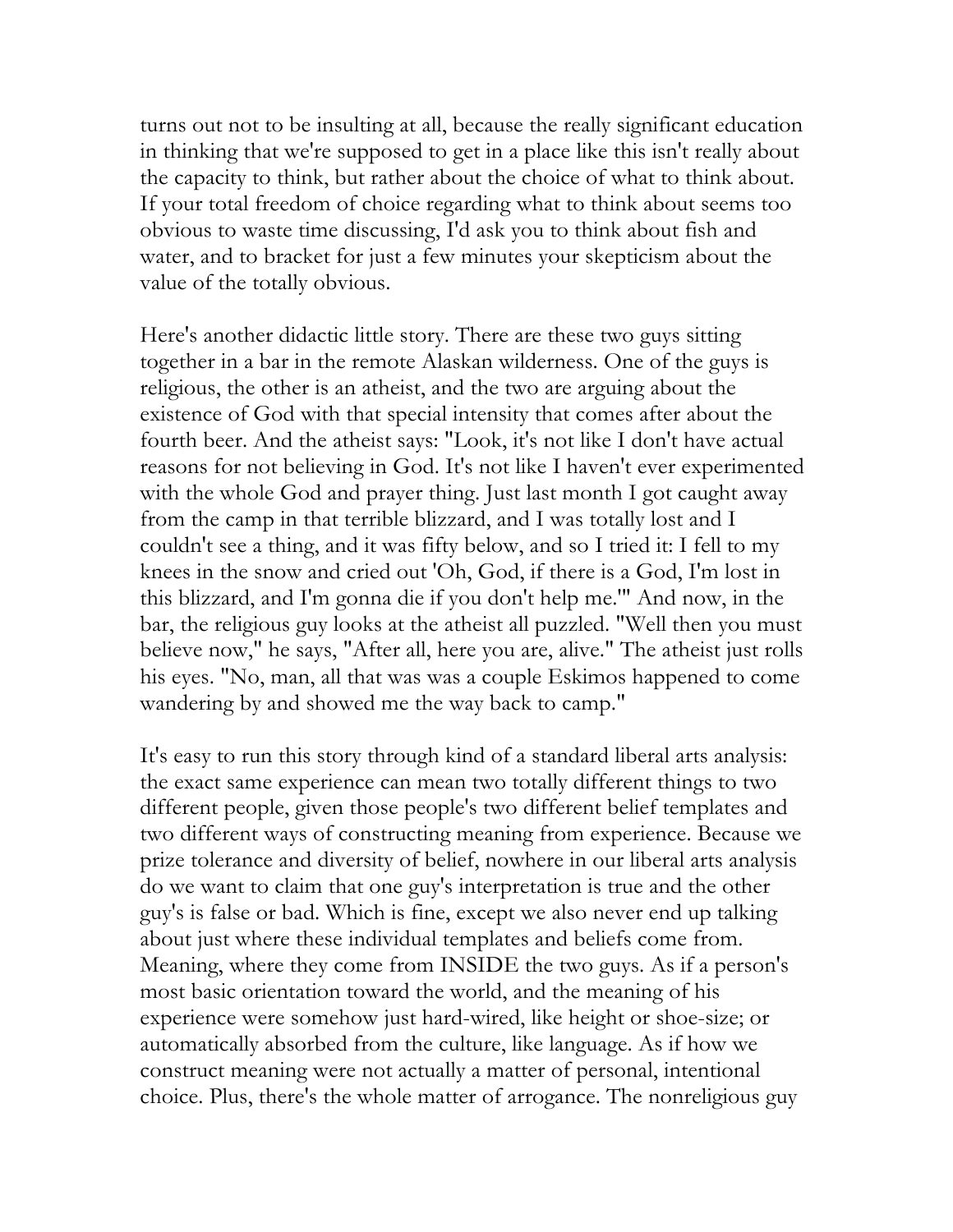is so totally certain in his dismissal of the possibility that the passing Eskimos had anything to do with his prayer for help. True, there are plenty of religious people who seem arrogant and certain of their own interpretations, too. They're probably even more repulsive than atheists, at least to most of us. But religious dogmatists' problem is exactly the same as the story's unbeliever: blind certainty, a close-mindedness that amounts to an imprisonment so total that the prisoner doesn't even know he's locked up.

The point here is that I think this is one part of what teaching me how to think is really supposed to mean. To be just a little less arrogant. To have just a little critical awareness about myself and my certainties. Because a huge percentage of the stuff that I tend to be automatically certain of is, it turns out, totally wrong and deluded. I have learned this the hard way, as I predict you graduates will, too.

Here is just one example of the total wrongness of something I tend to be automatically sure of: everything in my own immediate experience supports my deep belief that I am the absolute center of the universe; the realist, most vivid and important person in existence. We rarely think about this sort of natural, basic self-centeredness because it's so socially repulsive. But it's pretty much the same for all of us. It is our default setting, hard-wired into our boards at birth. Think about it: there is no experience you have had that you are not the absolute center of. The world as you experience it is there in front of YOU or behind YOU, to the left or right of YOU, on YOUR TV or YOUR monitor. And so on. Other people's thoughts and feelings have to be communicated to you somehow, but your own are so immediate, urgent, real.

Please don't worry that I'm getting ready to lecture you about compassion or other-directedness or all the so-called virtues. This is not a matter of virtue. It's a matter of my choosing to do the work of somehow altering or getting free of my natural, hard-wired default setting which is to be deeply and literally self-centered and to see and interpret everything through this lens of self. People who can adjust their natural default setting this way are often described as being "well-adjusted", which I suggest to you is not an accidental term.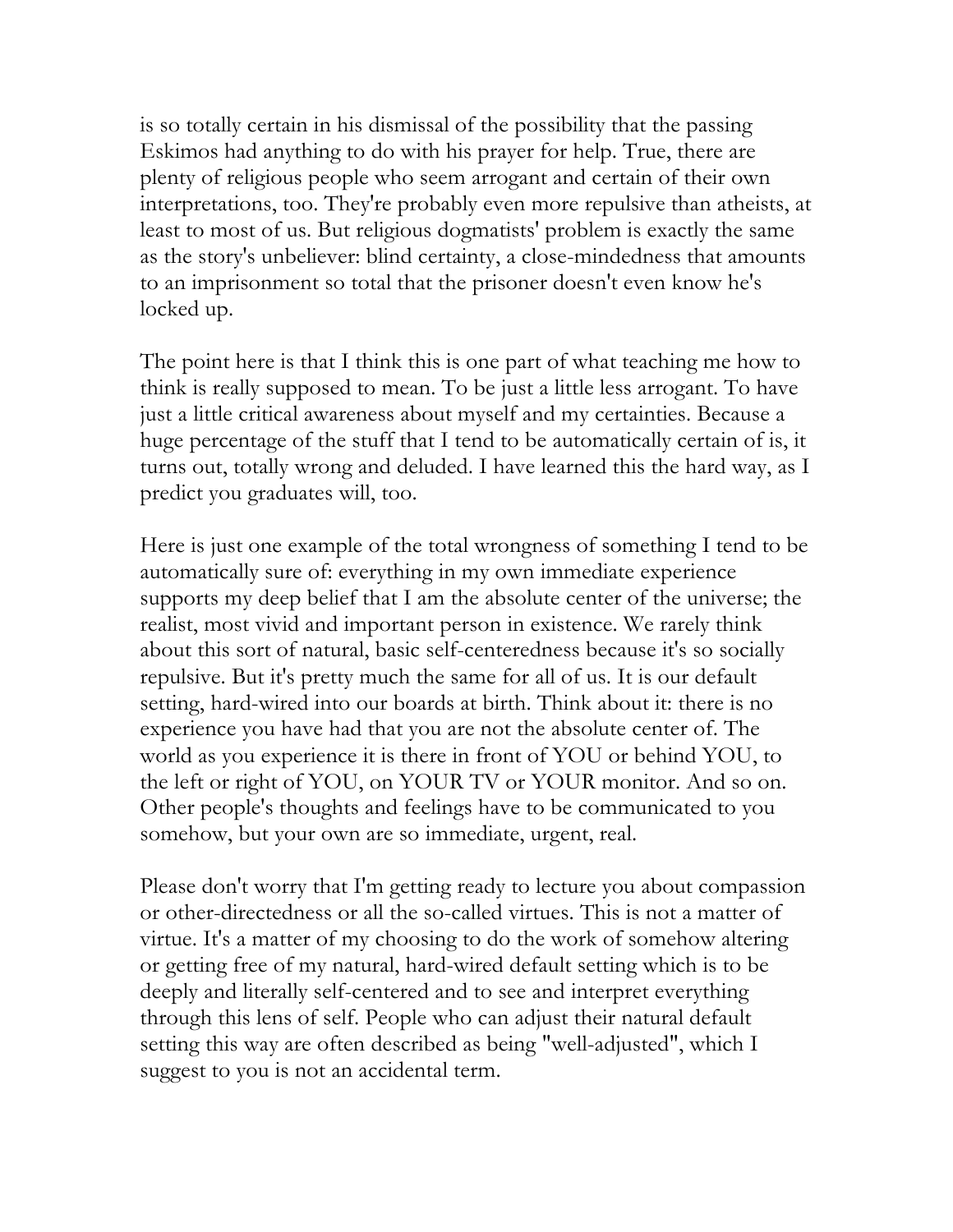Given the triumphant academic setting here, an obvious question is how much of this work of adjusting our default setting involves actual knowledge or intellect. This question gets very tricky. Probably the most dangerous thing about an academic education -- least in my own case -- is that it enables my tendency to over-intellectualize stuff, to get lost in abstract argument inside my head, instead of simply paying attention to what is going on right in front of me, paying attention to what is going on inside me.

As I'm sure you guys know by now, it is extremely difficult to stay alert and attentive, instead of getting hypnotized by the constant monologue inside your own head (may be happening right now). Twenty years after my own graduation, I have come gradually to understand that the liberal arts cliché about teaching you how to think is actually shorthand for a much deeper, more serious idea: learning how to think really means learning how to exercise some control over how and what you think. It means being conscious and aware enough to choose what you pay attention to and to choose how you construct meaning from experience. Because if you cannot exercise this kind of choice in adult life, you will be totally hosed. Think of the old cliché about quote the mind being an excellent servant but a terrible master.

This, like many clichés, so lame and unexciting on the surface, actually expresses a great and terrible truth. It is not the least bit coincidental that adults who commit suicide with firearms almost always shoot themselves in: the head. They shoot the terrible master. And the truth is that most of these suicides are actually dead long before they pull the trigger.

And I submit that this is what the real, no bullshit value of your liberal arts education is supposed to be about: how to keep from going through your comfortable, prosperous, respectable adult life dead, unconscious, a slave to your head and to your natural default setting of being uniquely, completely, imperially alone day in and day out. That may sound like hyperbole, or abstract nonsense. Let's get concrete. The plain fact is that you graduating seniors do not yet have any clue what "day in day out" really means. There happen to be whole, large parts of adult American life that nobody talks about in commencement speeches. One such part involves boredom, routine, and petty frustration. The parents and older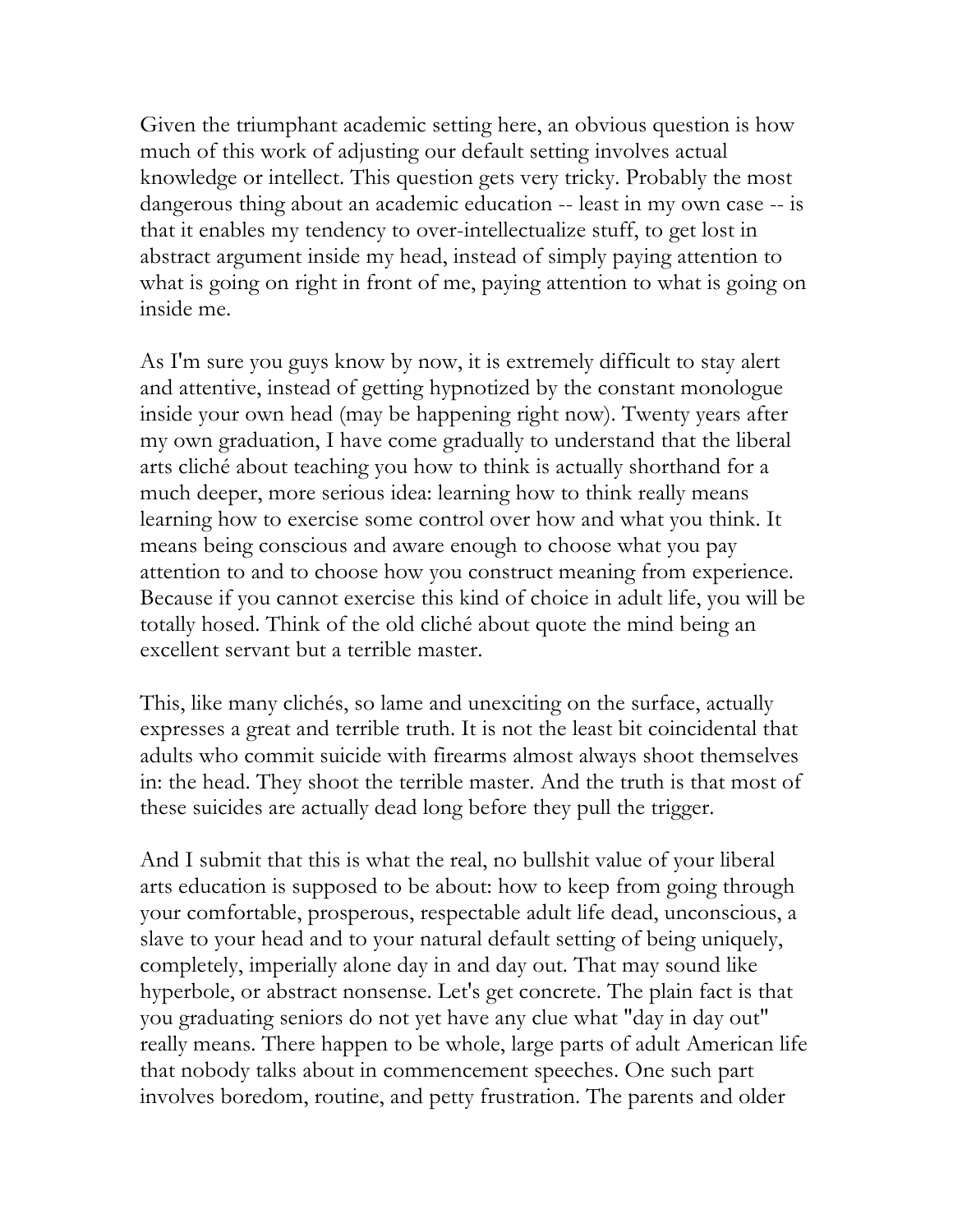folks here will know all too well what I'm talking about.

By way of example, let's say it's an average adult day, and you get up in the morning, go to your challenging, white-collar, college-graduate job, and you work hard for eight or ten hours, and at the end of the day you're tired and somewhat stressed and all you want is to go home and have a good supper and maybe unwind for an hour, and then hit the sack early because, of course, you have to get up the next day and do it all again. But then you remember there's no food at home. You haven't had time to shop this week because of your challenging job, and so now after work you have to get in your car and drive to the supermarket. It's the end of the work day and the traffic is apt to be: very bad. So getting to the store takes way longer than it should, and when you finally get there, the supermarket is very crowded, because of course it's the time of day when all the other people with jobs also try to squeeze in some grocery shopping. And the store is hideously lit and infused with soul-killing muzak or corporate pop and it's pretty much the last place you want to be but you can't just get in and quickly out; you have to wander all over the huge, over-lit store's confusing aisles to find the stuff you want and you have to maneuver your junky cart through all these other tired, hurried people with carts (et cetera, et cetera, cutting stuff out because this is a long ceremony) and eventually you get all your supper supplies, except now it turns out there aren't enough check-out lanes open even though it's the end-of-the-day rush. So the checkout line is incredibly long, which is stupid and infuriating. But you can't take your frustration out on the frantic lady working the register, who is overworked at a job whose daily tedium and meaninglessness surpasses the imagination of any of us here at a prestigious college.

But anyway, you finally get to the checkout line's front, and you pay for your food, and you get told to "Have a nice day" in a voice that is the absolute voice of death. Then you have to take your creepy, flimsy, plastic bags of groceries in your cart with the one crazy wheel that pulls maddeningly to the left, all the way out through the crowded, bumpy, littery parking lot, and then you have to drive all the way home through slow, heavy, SUV-intensive, rush-hour traffic, et cetera et cetera.

Everyone here has done this, of course. But it hasn't yet been part of you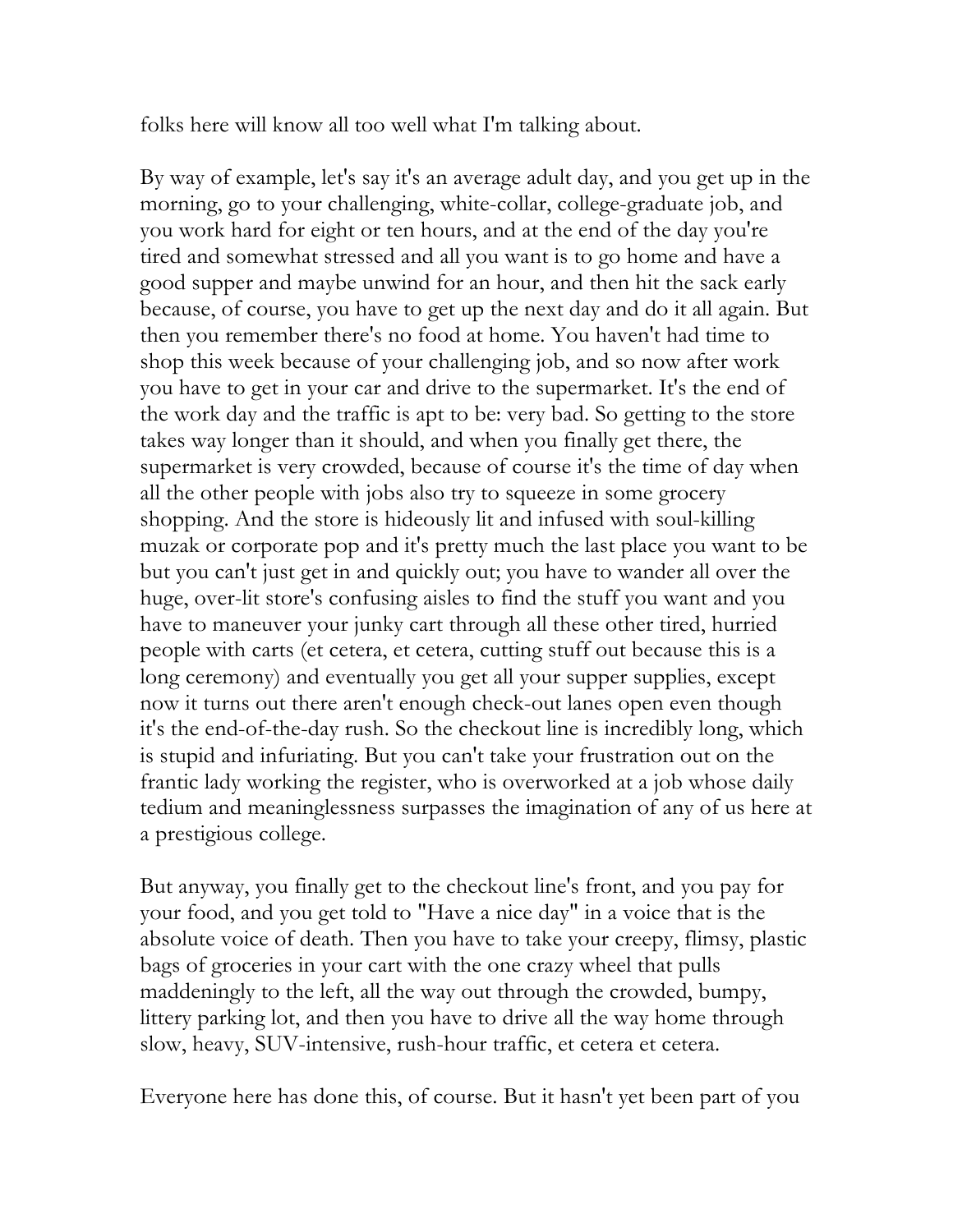graduates' actual life routine, day after week after month after year.

But it will be. And many more dreary, annoying, seemingly meaningless routines besides. But that is not the point. The point is that petty, frustrating crap like this is exactly where the work of choosing is gonna come in. Because the traffic jams and crowded aisles and long checkout lines give me time to think, and if I don't make a conscious decision about how to think and what to pay attention to, I'm gonna be pissed and miserable every time I have to shop. Because my natural default setting is the certainty that situations like this are really all about me. About MY hungriness and MY fatigue and MY desire to just get home, and it's going to seem for all the world like everybody else is just in my way. And who are all these people in my way? And look at how repulsive most of them are, and how stupid and cow-like and dead-eyed and nonhuman they seem in the checkout line, or at how annoying and rude it is that people are talking loudly on cell phones in the middle of the line. And look at how deeply and personally unfair this is.

Or, of course, if I'm in a more socially conscious liberal arts form of my default setting, I can spend time in the end-of-the-day traffic being disgusted about all the huge, stupid, lane-blocking SUV's and Hummers and V-12 pickup trucks, burning their wasteful, selfish, forty-gallon tanks of gas, and I can dwell on the fact that the patriotic or religious bumperstickers always seem to be on the biggest, most disgustingly selfish vehicles, driven by the ugliest [responding here to loud applause] (this is an example of how NOT to think, though) most disgustingly selfish vehicles, driven by the ugliest, most inconsiderate and aggressive drivers. And I can think about how our children's children will despise us for wasting all the future's fuel, and probably screwing up the climate, and how spoiled and stupid and selfish and disgusting we all are, and how modern consumer society just sucks, and so forth and so on.

You get the idea.

If I choose to think this way in a store and on the freeway, fine. Lots of us do. Except thinking this way tends to be so easy and automatic that it doesn't have to be a choice. It is my natural default setting. It's the automatic way that I experience the boring, frustrating, crowded parts of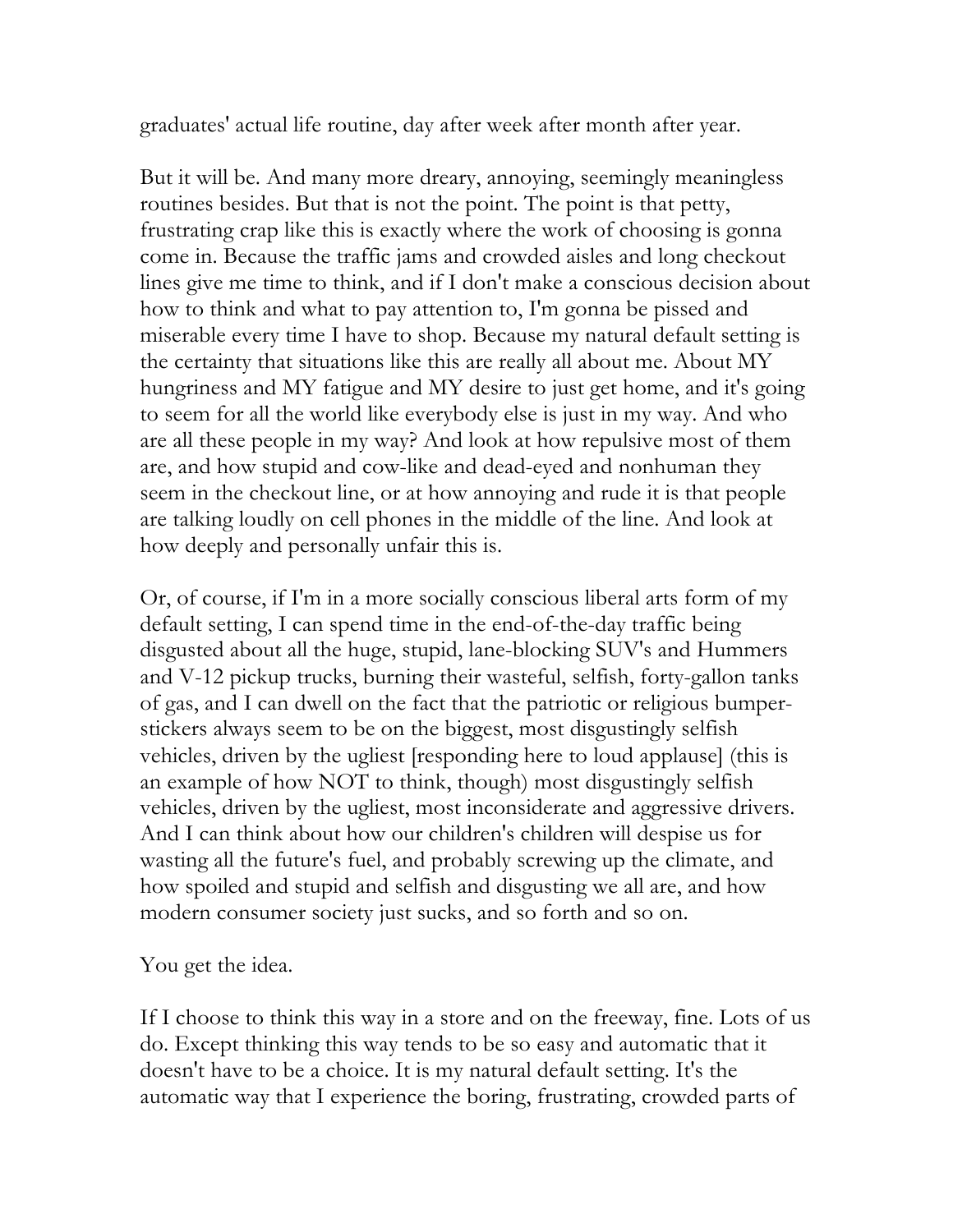adult life when I'm operating on the automatic, unconscious belief that I am the center of the world, and that my immediate needs and feelings are what should determine the world's priorities.

The thing is that, of course, there are totally different ways to think about these kinds of situations. In this traffic, all these vehicles stopped and idling in my way, it's not impossible that some of these people in SUV's have been in horrible auto accidents in the past, and now find driving so terrifying that their therapist has all but ordered them to get a huge, heavy SUV so they can feel safe enough to drive. Or that the Hummer that just cut me off is maybe being driven by a father whose little child is hurt or sick in the seat next to him, and he's trying to get this kid to the hospital, and he's in a bigger, more legitimate hurry than I am: it is actually I who am in HIS way.

Or I can choose to force myself to consider the likelihood that everyone else in the supermarket's checkout line is just as bored and frustrated as I am, and that some of these people probably have harder, more tedious and painful lives than I do.

Again, please don't think that I'm giving you moral advice, or that I'm saying you are supposed to think this way, or that anyone expects you to just automatically do it. Because it's hard. It takes will and effort, and if you are like me, some days you won't be able to do it, or you just flat out won't want to.

But most days, if you're aware enough to give yourself a choice, you can choose to look differently at this fat, dead-eyed, over-made-up lady who just screamed at her kid in the checkout line. Maybe she's not usually like this. Maybe she's been up three straight nights holding the hand of a husband who is dying of bone cancer. Or maybe this very lady is the lowwage clerk at the motor vehicle department, who just yesterday helped your spouse resolve a horrific, infuriating, red-tape problem through some small act of bureaucratic kindness. Of course, none of this is likely, but it's also not impossible. It just depends what you what to consider. If you're automatically sure that you know what reality is, and you are operating on your default setting, then you, like me, probably won't consider possibilities that aren't annoying and miserable. But if you really learn how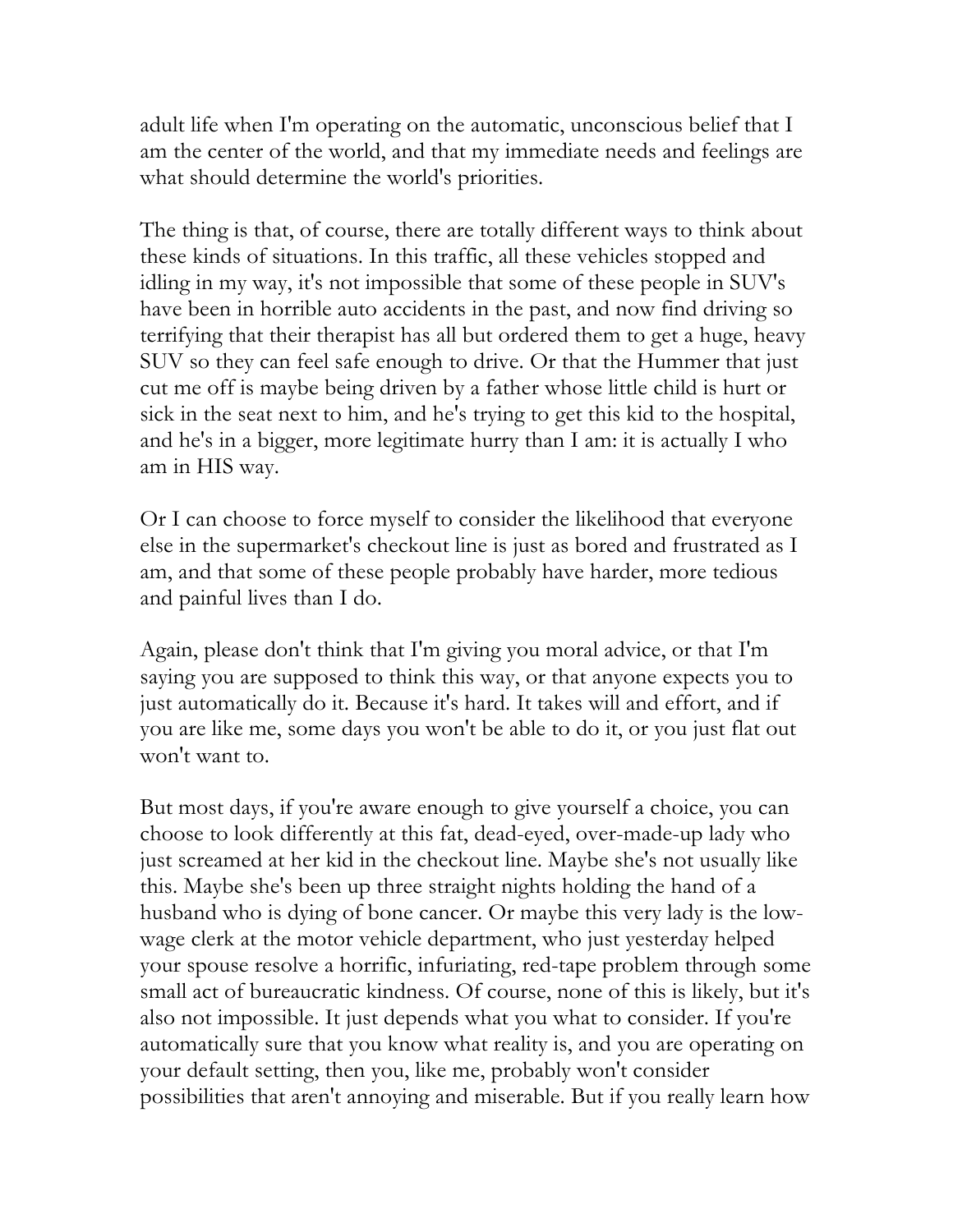to pay attention, then you will know there are other options. It will actually be within your power to experience a crowded, hot, slow, consumer-hell type situation as not only meaningful, but sacred, on fire with the same force that made the stars: love, fellowship, the mystical oneness of all things deep down.

Not that that mystical stuff is necessarily true. The only thing that's capital-T True is that you get to decide how you're gonna try to see it. This, I submit, is the freedom of a real education, of learning how to be well-adjusted. You get to consciously decide what has meaning and what doesn't. You get to decide what to worship.

Because here's something else that's weird but true: in the day-to day trenches of adult life, there is actually no such thing as atheism. There is no such thing as not worshipping. Everybody worships. The only choice we get is what to worship. And the compelling reason for maybe choosing some sort of god or spiritual-type thing to worship -- be it JC or Allah, be it YHWH or the Wiccan Mother Goddess, or the Four Noble Truths, or some inviolable set of ethical principles -- is that pretty much anything else you worship will eat you alive. If you worship money and things, if they are where you tap real meaning in life, then you will never have enough, never feel you have enough. It's the truth. Worship your body and beauty and sexual allure and you will always feel ugly. And when time and age start showing, you will die a million deaths before they finally grieve you. On one level, we all know this stuff already. It's been codified as myths, proverbs, clichés, epigrams, parables; the skeleton of every great story. The whole trick is keeping the truth up front in daily consciousness.

Worship power, you will end up feeling weak and afraid, and you will need ever more power over others to numb you to your own fear. Worship your intellect, being seen as smart, you will end up feeling stupid, a fraud, always on the verge of being found out. But the insidious thing about these forms of worship is not that they're evil or sinful, it's that they're unconscious. They are default settings.

They're the kind of worship you just gradually slip into, day after day, getting more and more selective about what you see and how you measure value without ever being fully aware that that's what you're doing.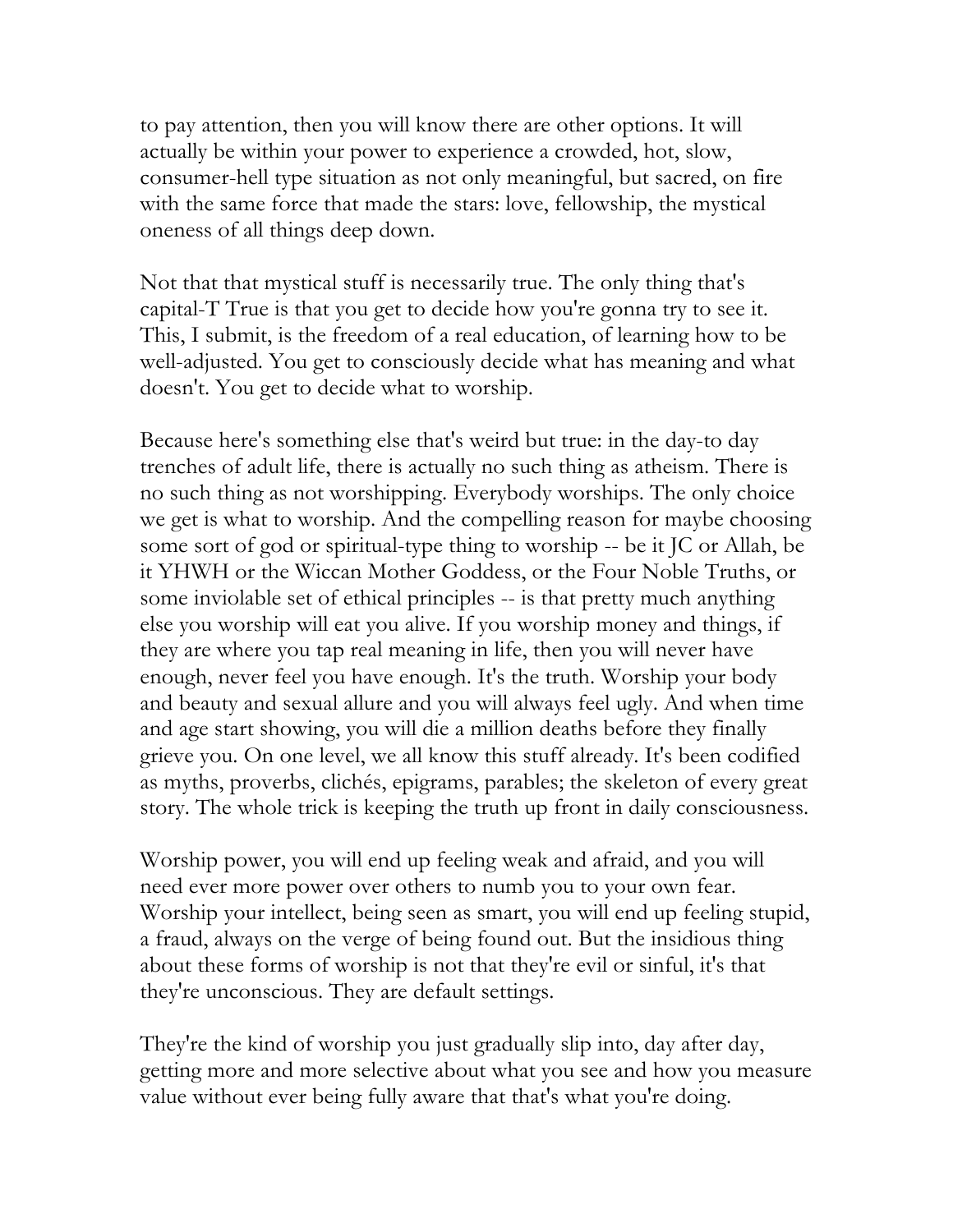And the so-called real world will not discourage you from operating on your default settings, because the so-called real world of men and money and power hums merrily along in a pool of fear and anger and frustration and craving and worship of self. Our own present culture has harnessed these forces in ways that have yielded extraordinary wealth and comfort and personal freedom. The freedom all to be lords of our tiny skull-sized kingdoms, alone at the center of all creation. This kind of freedom has much to recommend it. But of course there are all different kinds of freedom, and the kind that is most precious you will not hear much talk about much in the great outside world of wanting and achieving and [unintelligible -- sounds like "displayal"]. The really important kind of freedom involves attention and awareness and discipline, and being able truly to care about other people and to sacrifice for them over and over in myriad petty, unsexy ways every day.

That is real freedom. That is being educated, and understanding how to think. The alternative is unconsciousness, the default setting, the rat race, the constant gnawing sense of having had, and lost, some infinite thing.

I know that this stuff probably doesn't sound fun and breezy or grandly inspirational the way a commencement speech is supposed to sound. What it is, as far as I can see, is the capital-T Truth, with a whole lot of rhetorical niceties stripped away. You are, of course, free to think of it whatever you wish. But please don't just dismiss it as just some fingerwagging Dr. Laura sermon. None of this stuff is really about morality or religion or dogma or big fancy questions of life after death.

The capital-T Truth is about life BEFORE death.

It is about the real value of a real education, which has almost nothing to do with knowledge, and everything to do with simple awareness; awareness of what is so real and essential, so hidden in plain sight all around us, all the time, that we have to keep reminding ourselves over and over:

"This is water." "This is water."